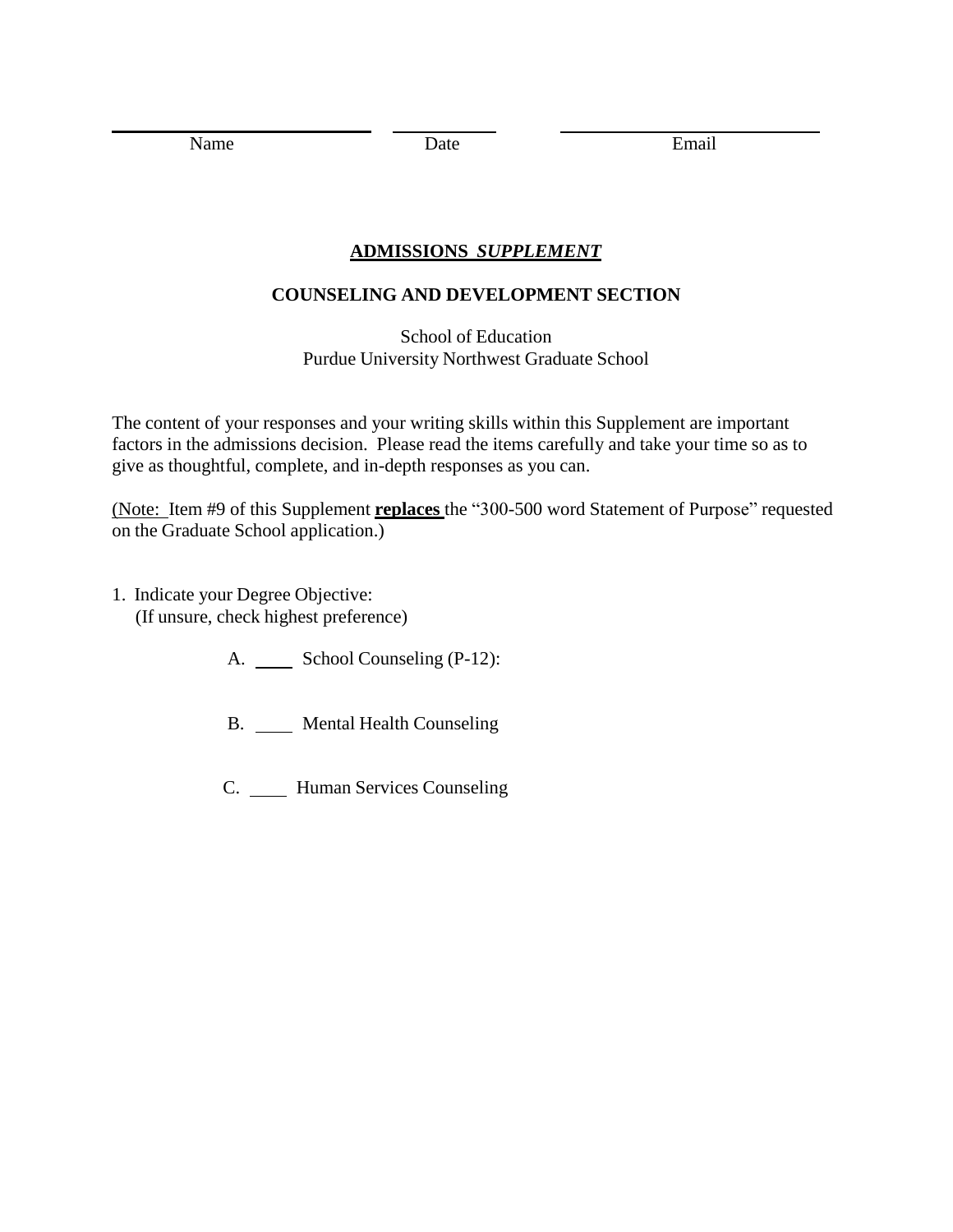For **all** questions that follow, please **type** your responses on separate sheets. Since this is a Master's or post-Master's program the faculty will be assessing your writing skills (i.e., spelling, grammar, punctuation, word usage, proofreading) in this Supplement.

- 2. List your work experiences, giving dates of service and a description of your responsibilities.
- 3. Describe any volunteer work you have done which is relevant to this program, giving dates of service.

In keeping with our philosophy that counselors ought to be people who have experienced and are open to self-exploration and self-growth along with learning how to help others effectively, PNW's Counseling Program includes opportunities throughout the program for counselor self exploration of needs, traits, feelings, values, family background, and relationships via both group and individual work with faculty and advanced counseling students. Items 5 through 9 in this Supplement are related to the self-exploration and -awareness aspects of the program.

Your responses to the following questions are very important to us for admissions purposes. Please put time and thought into your responses so as to make them thorough, meaningful, and honest. In this program we value and look for openness, depth, honesty and exploration of self, not superficial introspection or attempts to simply "look good." We will not evaluate the content of your responses since that is personal and subjective. What will be evaluated will be the depth and insightfulness of your responses and evidence of your self-awareness and commitment to expanding and developing yourself as a person as well as assisting others in their growth.

- 4. Which of the following most accurately describes your belief in and interest in the selfexploration component of the counselor education program described above?
	- I believe in it and am eager to be involved. I believe in it and am willing to participate, but am somewhat apprehensive about it. I believe self-exploration is important, but think it should be done separately from the Counseling Program. I'm not sure how I feel about this component of the Program. I guess I'd say I'm reluctantly willing to participate. I really don't feel counselor self-exploration should be given much attention in a counseling program, and I'd rather not be involved in it.

Elaborate on your response on your separate sheets.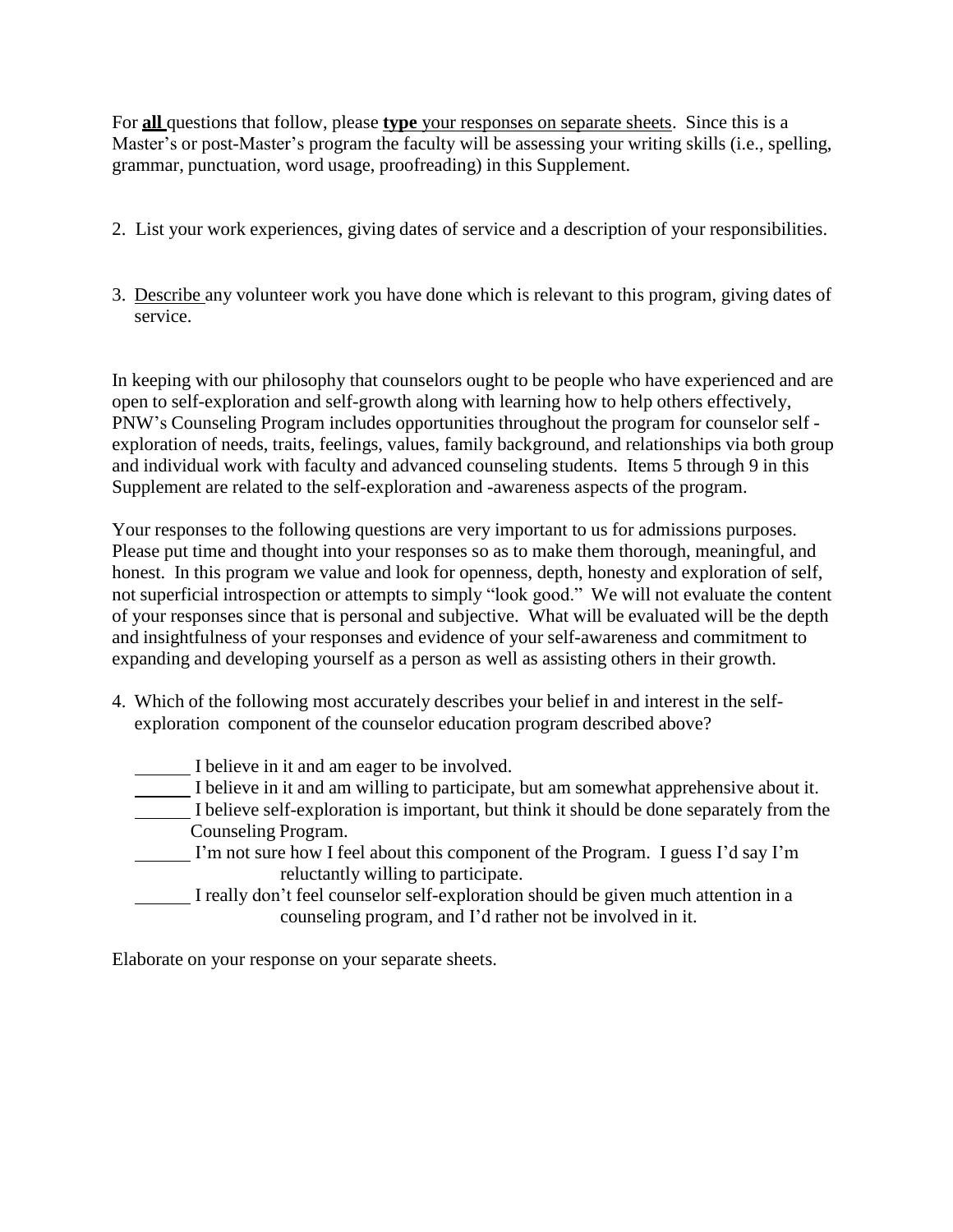## 5. Self-Assessment

(A) In the list of traits below, rate yourself in **three** ways:

- 1. Put a "**1**" in the **left** column below next to each word that you think describes part of the **1st impression people generally have of you.**
- 2. Now go back through the list and put a "**2**" in the **middle** column next to all words that describe **how people who have known you awhile would describe you.** (Note that this is not necessarily the same as you would rate yourself on these traits.)
- 3. Lastly, put a "**W**" in the **right** column next to all words that describe **how you want to be seen by others** in both their first and later impressions of you.

|                  | $\overline{2}$ | W |               | $\overline{2}$ | W |                | $\overline{2}$ | W |
|------------------|----------------|---|---------------|----------------|---|----------------|----------------|---|
|                  |                |   |               |                |   |                |                |   |
| 1. emotional     |                |   | 25.closed     |                |   | 49.impatient   |                |   |
| 2.perfectionist  |                |   | 26.happy      |                |   | 50.guarded     |                |   |
| 3.defensive      |                |   | 27.anxious    |                |   | 51.confident   |                |   |
| 4.condescending  |                |   | 28.shy        |                |   | 52.intense     |                |   |
| 5.approachable   |                |   | 29.organized  |                |   | 53.outgoing    |                |   |
| 6.self-centered  |                |   | 30.clever     |                |   | 54.trusting    |                |   |
| 7.aggressive     |                |   | 31.open       |                |   | 55.stubborn    |                |   |
| 8.over-involved  |                |   | 32.angry      |                |   | 56.trustable   |                |   |
| 9.manipulative   |                |   | 33.calm       |                |   | 57.assertive   |                |   |
| 10.fearful       |                |   | 34.busy       |                |   | 58.distant     |                |   |
| 11.sensitive     |                |   | 35.casual     |                |   | 59.mixed-up    |                |   |
| 12.sarcastic     |                |   | 36.gentle     |                |   | 60.religious   |                |   |
| 13.considerate   |                |   | 37.quiet      |                |   | 61.spiritual   |                |   |
| 14.intellectual  |                |   | 38.tactful    |                |   | 62.caring      |                |   |
| 15.opinionated   |                |   | 39.wise       |                |   | 63.accepting   |                |   |
| 16.attractive    |                |   | 40.sad        |                |   | 64.cynical     |                |   |
| 17.sincere       |                |   | 41.plain      |                |   | 65.humorous    |                |   |
| 18.dynamic       |                |   | 42.naïve      |                |   | 66.detached    |                |   |
| 19.intimidating  |                |   | 43.bitter     |                |   | 67.responsible |                |   |
| 20.self-critical |                |   | 44.honest     |                |   | 68.competitive |                |   |
| 21.talkative     |                |   | 45.moody      |                |   | 69.sacrificing |                |   |
| 22.parental      |                |   | 46.warm       |                |   | 70.independent |                |   |
| 23.aloof         |                |   | 47.secretive  |                |   | 71.optimistic  |                |   |
| 24.superficial   |                |   | 48.judgmental |                |   | 72.quick-      |                |   |
|                  |                |   |               |                |   | tempered       |                |   |

(B) Now, look over the ratings above, compare them with each other, and write about what you learned about yourself from this exercise and what that implies for ways you want to grow during the program.

6. Below is the Valuing Diversity statement of the Counseling and Development program. Please read this statement and then comment on the following: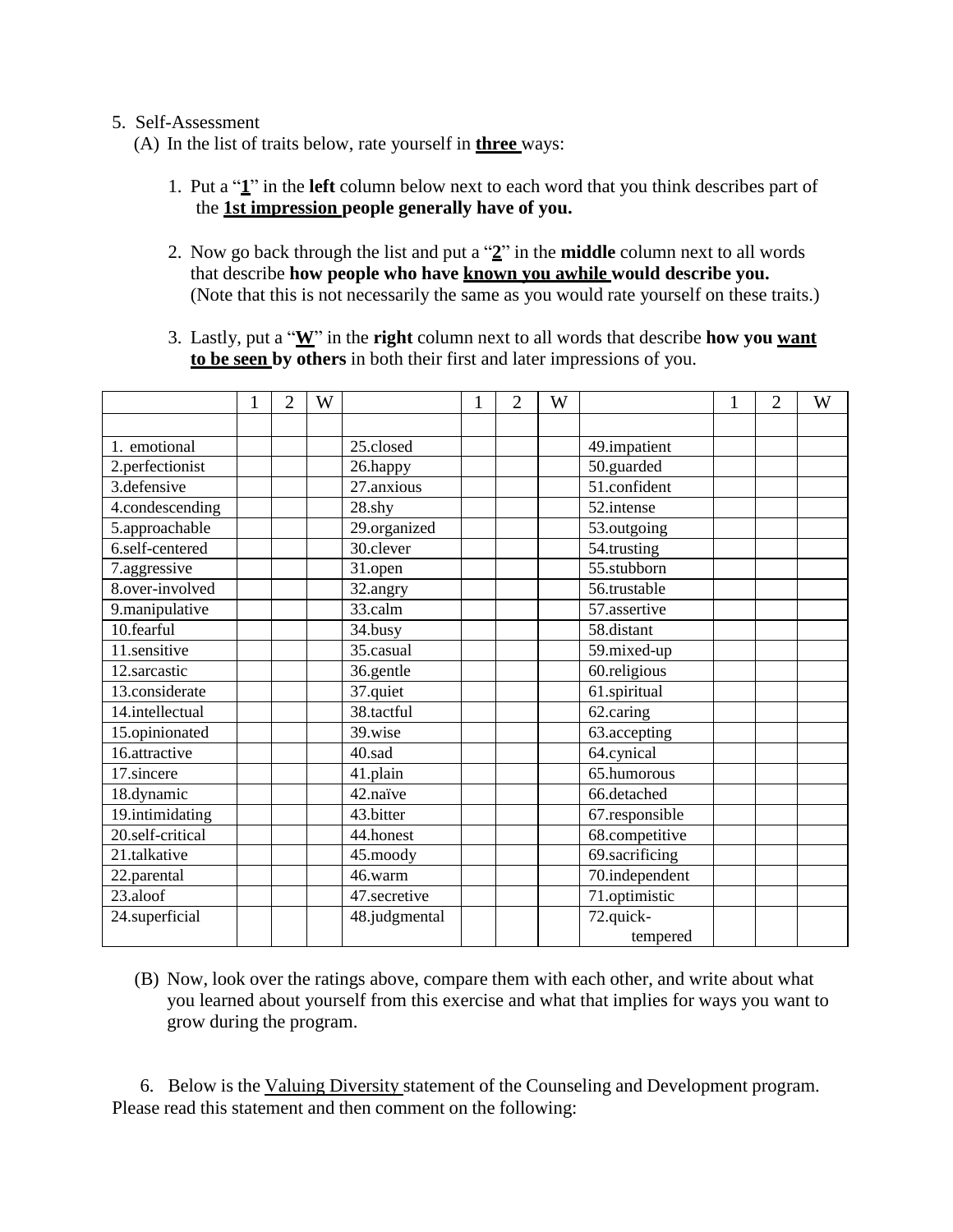- a. your level of commitment to the values expressed in the statement,
- b. your level of commitment to actively confront your own prejudices,
- c. your willingness to be evaluated on and given feedback about your own levels of acceptance of others,
- d. insights you have gained about your own behavior and attitudes in both the past and present as regards diversity, acceptance, judgments, prejudice, or bias.

## Valuing Diversity

"The counseling profession is bound to the values of its governing organization (the American Counseling Association) and to those of the social sciences in which it belongs. These values include the importance of creating an interpersonal environment that is safe and accepting, with emphasis on the importance of counseling students and professionals being non-discriminatory and respectful of diverse people. The expectation of the Purdue University Northwest Counseling Program, then, is that students will incorporate these values by being supportive and respectful of all individuals, with particular attention to those who are different from themselves in terms of race, ethnicity, gender, language, special needs, sexual orientation, religion, socioeconomic status, and geography. This expectation is in line with the School of Education's position on diversity (please visit that website a[thttp://www.tommihail.net/diversity.html\).](http://www.tommihail.net/diversity.html))

Possessing a nondiscriminatory attitude is not only expected but is to be exceeded. The program is interested in individuals who will be actively observant and introspective of their own attitudes and behavior, and when confronted with their own prejudices will work to understand their underlying beliefs and feelings and take steps toward changing them. Enrollment in this program is therefore seen as a commitment to the values of accepting and psychologically protecting all people, and to life-long scrutiny and self-examination. A deepening of this commitment is essential. Our faculty is committed to supporting the constructive personal development of all enrolled students, but will not support behavior or expressions, which are judged to be highly intolerant and/or rigid. Prospective students should understand that their displayed levels of acceptance of others in all the areas listed above will be used to evaluate their readiness for or progress during their counseling program. We trust that students who are ready for and excited about becoming skilled, highly competent counseling professionals will eagerly join us in this commitment to respect for diversity**."**

7. Describe and explain events, persons (excluding parents and other family members), situations, and readings in your life that have had a significant influence on your personal development.